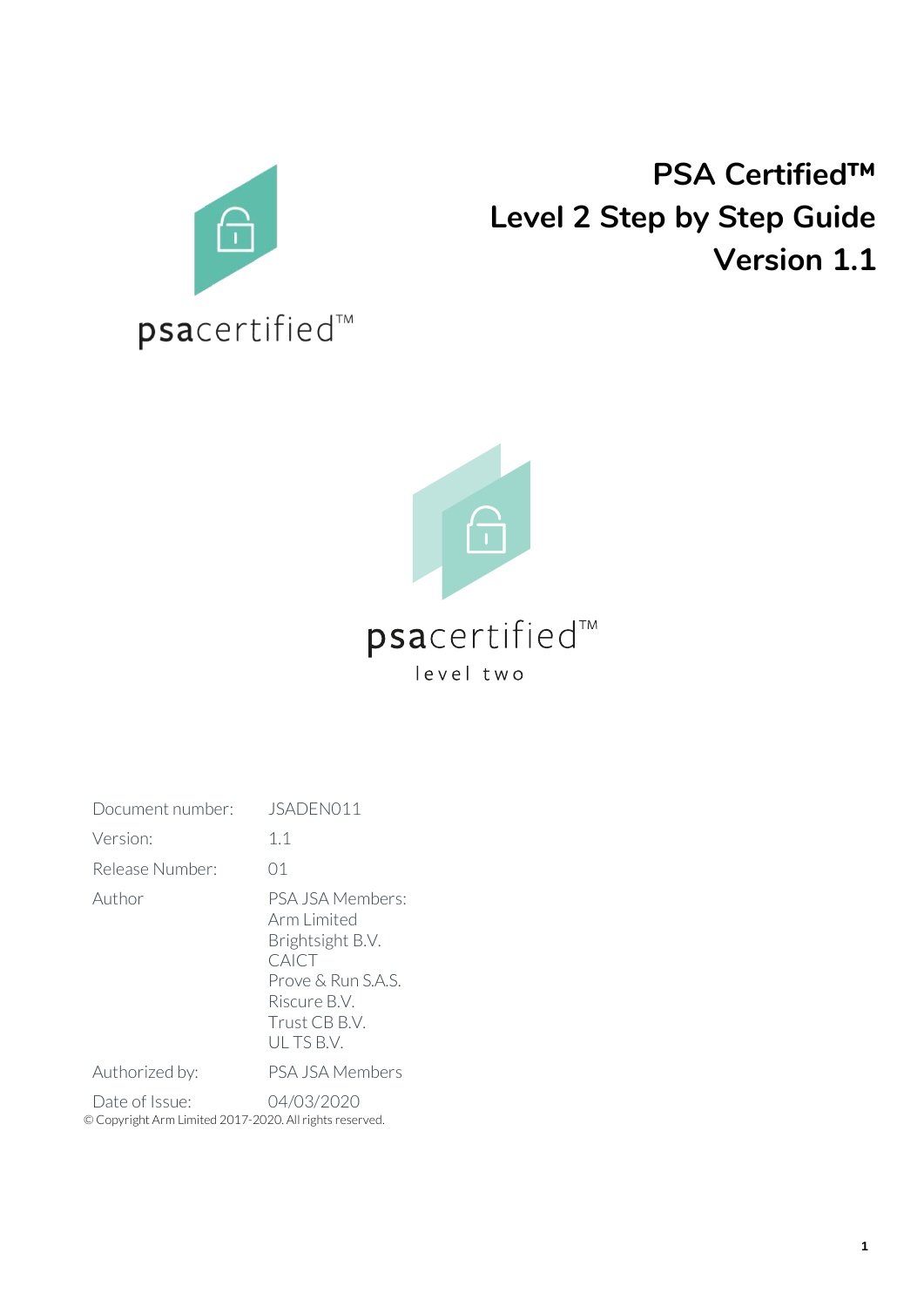#### **Non-Confidential Proprietary Notice**

This document is protected by copyright and other related rights and the practice or implementation of the information contained in this document may be protected by one or more patents or pending patent applications. No part of this document may be reproduced in any form by any means without the express prior written permission of Arm. No license, express or implied, by estoppel or otherwise to any intellectual property rights is granted by this document unless specifically stated.

Your access to the information in this document is conditional upon your acceptance that you will not use or permit others to use the information for the purposes of determining whether implementations infringe any third-party patents.

THIS DOCUMENT IS PROVIDED "AS IS". ARM PROVIDES NO REPRESENTATIONS AND NO WARRANTIES, EXPRESS, IMPLIED OR STATUTORY, INCLUDING, WITHOUT LIMITATION, THE IMPLIED WARRANTIES OF MERCHANTABILITY, SATISFACTORY QUALITY, NON-INFRINGEMENT OR FITNESS FOR A PARTICULAR PURPOSE WITH RESPECT TO THE DOCUMENT. For the avoidance of doubt, Arm makes no representation with respect to, and has undertaken no analysis to identify or understand the scope and content of, patents, copyrights, trade secrets, or other rights.

This document may include technical inaccuracies or typographical errors. TO THE EXTENT NOT PROHIBITED BY LAW, IN NO EVENT WILL ARM BE LIABLE FOR ANY DAMAGES, INCLUDING WITHOUT LIMITATION ANY DIRECT, INDIRECT, SPECIAL, INCIDENTAL, PUNITIVE, OR CONSEQUENTIAL DAMAGES, HOWEVER CAUSED AND REGARDLESS OF THE THEORY OF LIABILITY, ARISING OUT OF ANY USE OF THIS DOCUMENT, EVEN IF ARM HAS BEEN ADVISED OF THE POSSIBILITY OF SUCH DAMAGES.

This document consists solely of commercial items. You shall be responsible for ensuring that any use, duplication or disclosure of this document complies fully with any relevant export laws and regulations to assure that this document or any portion thereof is not exported, directly or indirectly, in violation of such export laws. Use of the word "partner" in reference to Arm's customers is not intended to create or refer to any partnership relationship with any other company. Arm may make changes to this document at any time and without notice.

If any of the provisions contained in these terms conflict with any of the provisions of any click through or signed written agreement covering this document with Arm, then the click through or signed written agreement prevails over and supersedes the conflicting provisions of these terms. This document may be translated into other languages for convenience, and you agree that if there is any conflict between the English version of this document and any translation, the terms of the English version of the Agreement shall prevail.

The Arm corporate logo and words marked with ® or ™ are registered trademarks or trademarks of Arm Limited (or its subsidiaries) in the US and/or elsewhere. All rights reserved. Other brands and names mentioned in this document may be the trademarks of their respective owners. Please follow Arm's trademark usage guidelines at

#### [http://www.arm.com/company/policies/trademarks.](http://www.arm.com/company/policies/trademarks)

Copyright © 2019 Arm Limited (or its affiliates). All rights reserved.

Arm Limited. Company 02557590 registered in England.

110 Fulbourn Road, Cambridge, England CB1 9NJ.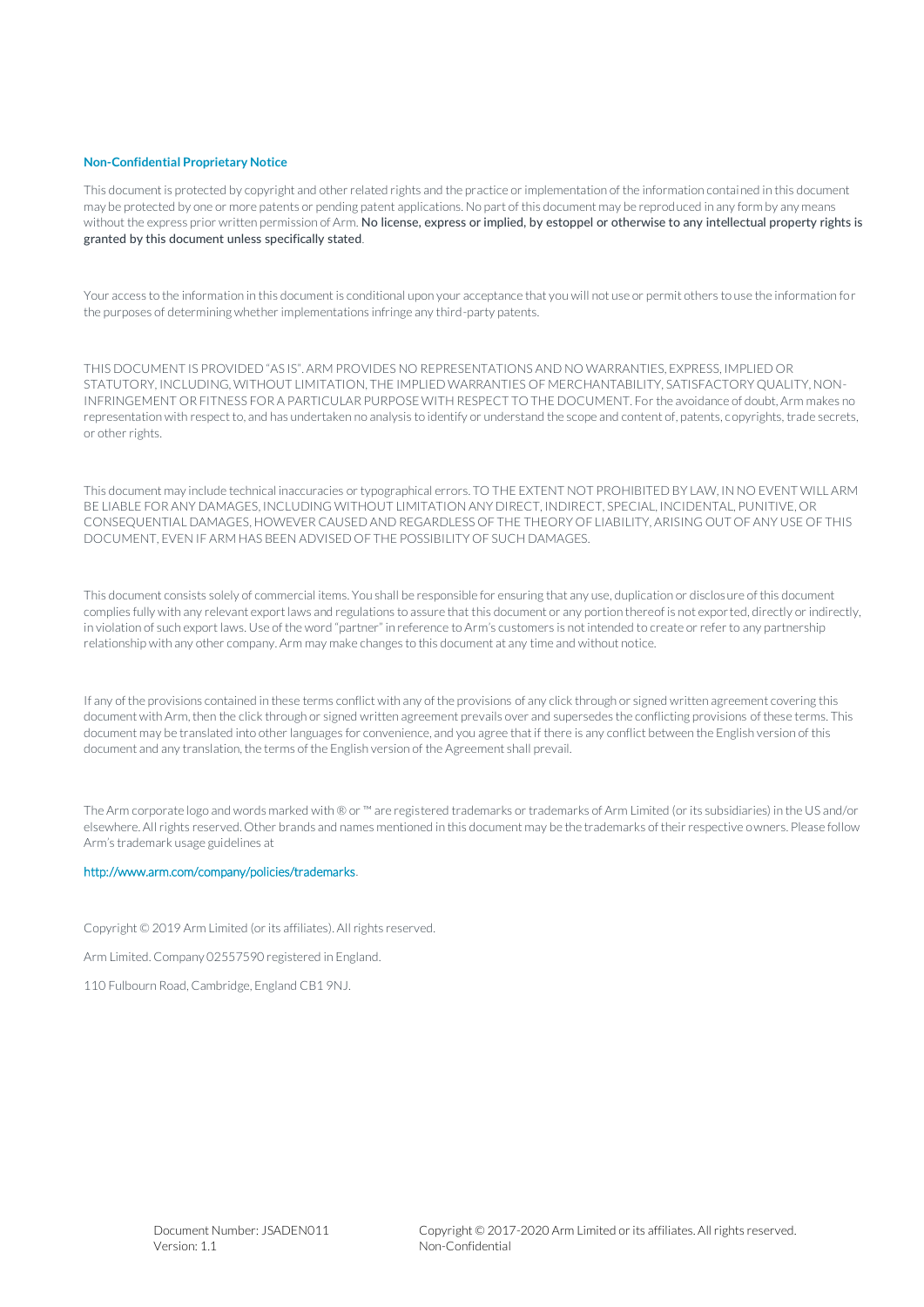### Audience

Chip vendors

#### **Background**

PSA Certified is the independent security evaluation scheme for Platform Security Architecture-based IoT chips with a security component called a PSA Root of Trust (PSA-RoT) that provides trusted functionality to the platform.

This document provides guidance for developers wanting to showcase their PSA Certified Level 2 solutions on the www.psacertified.org website. TrustCB acts as the Certification Body for PSA Certified helping to run the process and manage interactions and ensure consistency across the test labs. If you have any questions, please email [psacertified@trustcb.com](mailto:psacertified@trustcb.com) or ask your chosen test lab.

#### **Note for Chip Vendors**

PSA Certified Level 2 requires a test lab evaluation of your PSA-RoT implementation. The PSA Certified Level 2 Protection Profile defines nine security functions that can be implemented by trusted firmware executing on your trusted hardware.

If Trusted Firmware-M is being used please use the latest version and read the release notes.

#### **Note for PSA Certified Level 2 Ready Evaluations**

PSA Certified Level 2 Ready is a pre-certification evaluation of a chip, FPGA or development based system that may not be able to meet all nine security functions of the PSA Certified Level 2 Protection Profile [PSA-PP]. In these cases, only the claimed security functions are tested by the Evaluation Laboratory who issues the Evaluation Technical Report (ETR). Only logical attacks are considered in a PSA Certified Level 2 Ready evaluation.

The developer proceeding to a PSA Certified Level 2 Ready evaluation should prepare a Security Target that clearly identifies which Security Functional Requirements (SFR) are being claimed. An example security target has been prepared for PSA Certified Level 2 Ready using Musca B development board and Trusted Firmware-M v1.0 that can be shared upon request.

When the ETR has been generated the developer can choose to have a "showcase" entry on [www.psacertified.org](http://www.psacertified.org/) that links to a summary of the SFR's evaluated as passing. There is no certificate generated for a PSA Certified Level 2 Ready evaluation, but the developer can obtain the rights to use a specific "PSA Certified Level 2 Ready" logo.

When the PSA Certified Level 2 Ready IP is implemented in a mass production chip, that product may proceed to a full PSA Certified Level 2 security assessment to receive a PSA Certified Level 2 certificate and logo.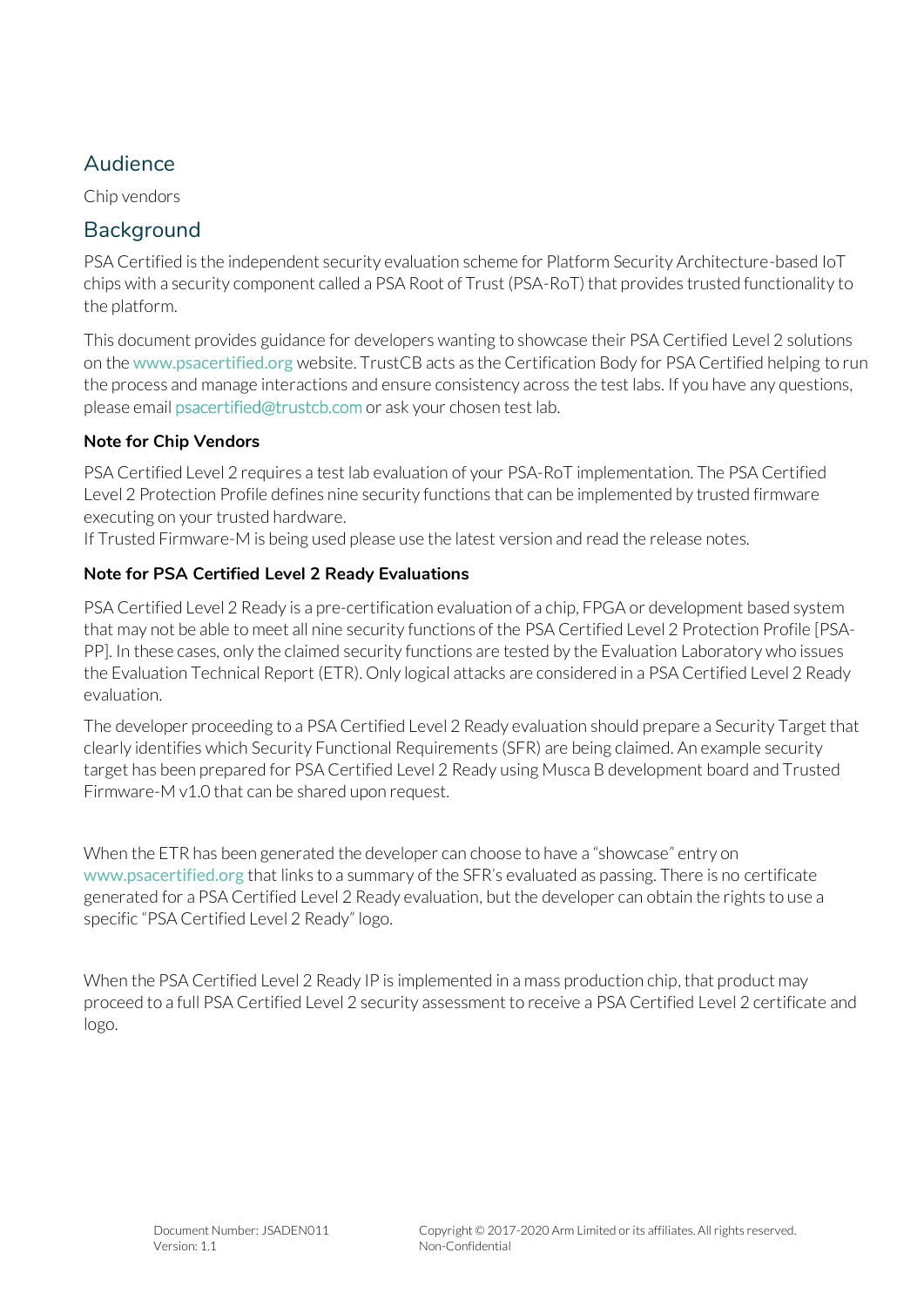## Getting Your Product PSA Certified Level 2

- 1. Request PSA Certified Level 2 documentation from a PSA Certified test lab or PSA JSA member (Arm, Brightsight, CAICT, Riscure, TrustCB or UL):
	- PSA Certified Level 2 Protection Profile
	- Evaluation Methodology
	- Attack Methods
	- Example Security Target (ST) and supporting evidence documents
- 2. Obtain an agreement (e.g. agree fees) with your chosen PSA Certified lab to evaluate your chip at PSA Certified Level 2. Your chosen lab will make an application to the Certification Body, TrustCB, and if applicable will pay the €7,500 Certification Body costs.
- 3. Prepare a package of information for your evaluation "Security Target and Evidence". You may wish to use the Arm MuscaB1 and TF-M example ST Word document to help you (this can be provided by a PSA JSA member).
- 4. Provide a physical system (Target of Evaluation) to the test lab. We recommend providing a circuit board along with PSA Functional API test results (see "Functional API step by step guide" on psacertified.org) so that the test lab has a known starting point for evaluation. PSA Certified Level 2 security assessment will involve the test laboratory performing penetration testing. The primary threat is scalable remote software attacks. Check with your test laboratory if they need access to a network interface or other method of manipulating the PSA Functional APIs (or equivalent).
- 5. The test lab will perform the evaluation according to the Evaluation Methodology and Attack Methods documents. They will prepare an Evaluation Technical Report (ETR) which will be shared with you and the Certification Body. If the target is judged to have passed a certificate will be issued on the PSA Certified website. The certificate has a globally unique 18-digit number (EAN-13 +5) that acts as a searchable reference. For more detail on using the EAN-13 +5 number please see the next section on "PSA Certified & Digital Certificate Numbers". The test lab will return the ETR to the developer.

The test lab will send the draft digital certificate entry to the Certification Body. If the developer has requested no publicity (for example a non-released product) a reduced information (redacted) draft digital certificate may also be sent for use on the PSA Certified website.

If the developer has been informed that the product has passed and wants to showcase the products on the PSA Certified website they should send the following to the test lab with [psacertified@trustcb.com](mailto:psacertified@trustcb.com) in copy:

- 1. Digital Certificate Number (EAN-13 +5)
- 2. Company Logo
- 3. Product name or Product Family name
- 4. Short description (25 words)
- 5. Image or graphic to represent the product
- 6. Link to the developer's website for the product (if appropriate)
- 7. Software version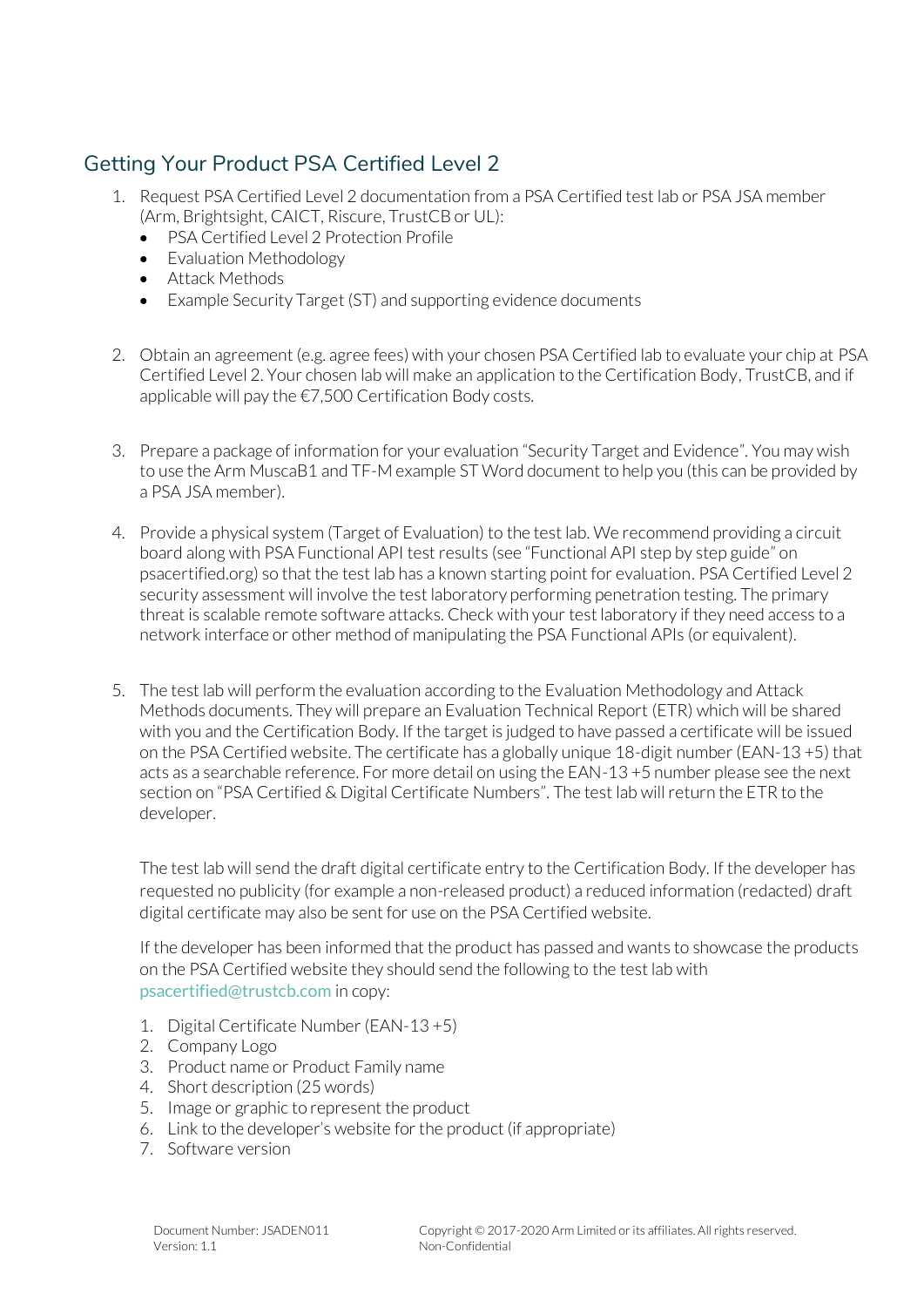8. Hardware version

If the developer wishes to use the PSA Certified logos and trademarks, [a trademark request should be](https://www.psacertified.org/legal/trademark-usage-request/)  [submitted.](https://www.psacertified.org/legal/trademark-usage-request/)

### Digital Certificate Numbers and EAN-13+5

The EAN-13 +5 is entered in the ETR by the test lab once the security evaluation is completed, considered as approved and the results are validated by the Certification Body. The test lab will also use the EAN13 +5 on the draft digital certificate they send to TrustCB for use on the PSA Certified website.

The +5 digits enables encoding of Trusted Firmware revisions and new certification attempts. Together the EAN-13 and the +5 describe the PSA-RoT i.e. chip-type and Trusted Firmware version.

The first digit of the +5 encodes the number of the successful certification attempts, or actual certifications on the same products, starting with '1'. For example, if the product was evaluated as a delta certification or at a higher level, then this leading digit of the +5 would be incremented.

The following 4 digits encode the software version. For example, if a chip developer uses Trusted Firmware-M v1.0 this should be encoded as 0010.

If you are using Trusted Firmware-M, it comes with a [reference implementation](https://github.com/ARM-software/psa-arch-tests/blob/master/api-specs/attestation/v1.0-beta0/include/psa/initial_attestation.h) of Entity Attestation Token (EAT). EAT enables a set of claims to be made that are cryptographically signed. It is recommended that the "HW version" claim is set to the EAN-13 number from the certificate to enable relying parties to understand the security certification of the chip.

As an example:

EAT HW version = certificate EAN-13 = 6405123456789

Software is Trusted Firmware-M tag build v1.0

Digital Certificate Number entered on questionnaire /forms (case of second certification attempt and using Trusted Firmware-M v1.0): 6405123456789-20010.